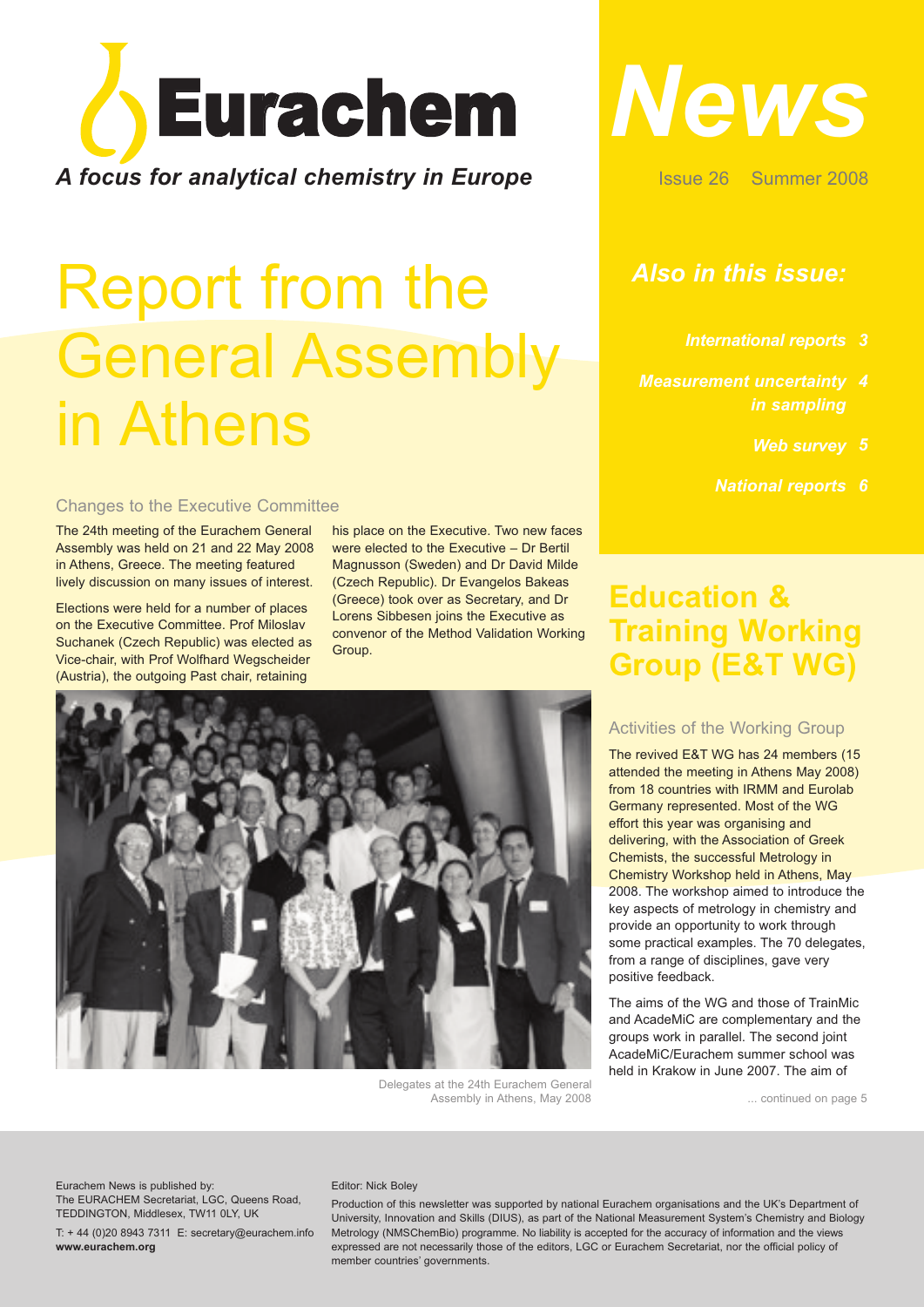### 6th Workshop on Proficiency Testing in Analytical Chemistry, Microbiology and Laboratory Medicine

The EURACHEM Proficiency Testing Working Group (www.eurachem.org), in co-operation with CITAC (www.citac.cc) and EQALM (www.eqalm.org), welcomes you to attend the 6th event of a series of Workshops addressing current practice, problems and future directions of interlaboratory comparisons in analytical chemistry, microbiology and laboratory medicine. These events are structured to include both key-note lectures and discussions in working groups, to enable interactive participation and cross-fertilisation of ideas.

#### **Scope of the workshop**

Lectures, presented by invited speakers, and working group tasks will highlight the following topics:

- Frequency of PT/EQA and monitoring performance over time;
- Developments in PT/EQA within the EU;
- PT/EQA in developing countries:
- PT/EQA in microbiology;
- PT/EQA in forensic science;
- The new standard for PT/EQA: ISO/IEC 17043;
- End-user perspective of PT/EQA;
- Quality of test items used in PT/EQA.

## The diary

Rome (Italy), (5)-6-7 October 2008

Two training courses, open to workshop participants only, will be organised on the day before the workshop (5th October) providing opportunities for training for both PT/EQA organisers and end-users. These training sessions will address:

- Statistics for Proficiency Testing
- Selection, use and interpretation of PT/EQA Schemes

In conjunction with the Workshop there will be poster sessions for which contributions are very welcome (all abstracts required by 15th June 2008. There will also be a small exhibition for products and services related to PT/EQA and laboratories activities (all applications required by 1st September 08).

#### **Who should attend?**

The Workshop will be beneficial to all those concerned with PT/EQA; scheme organisers, QA managers, internal and external assessors, participants in PT/EQA and the laboratories' customers.

#### **Venue**

The Workshop is being held in Rome, one of the most ancient cities in Europe, founded over 2700 years ago. Rome is

located in the middle of the Italian peninsula, at the centre of the Mediterranean Basin. Connections with the rest of Italy and the world are assured by means of two airports and excellent highway and train systems.

The Workshop will be held at Centro Congressi Frentani (www.congressifrentani.it) within easy reach from both Termini and Tiburtina railway stations.

#### **Further information & registration**

Please contact the Workshop Secretariat:

- **T:** +390649902562
- **F:** +390649387077
- **E:** eurachem.pt2008@iss.it

#### **www.iss.it/eurachem/**

Brian Brookman Chair, EURACHEM PT Working Group LGC Standards, UK

Marina Patriarca and Antonio Menditto Chairs of Local Organising Committee Istituto Superiore di Sanità, Rome, Italy

| <b>Event</b>                                                                                                        | <b>Venue &amp; Date</b>               | <b>Contact</b>                                                                                                                              |  |
|---------------------------------------------------------------------------------------------------------------------|---------------------------------------|---------------------------------------------------------------------------------------------------------------------------------------------|--|
| 2nd EUCheMS Chemistry Congress                                                                                      | Turin, Italy<br>16-20 Sept 2008       | Evelyn McEwan, Royal Society of Chemistry, UK<br>T: +44 2074 40 3303<br>mcewane@rsc.org                                                     |  |
| 6th Eurachem workshop on PT<br>Proficiency testing in analytical chemistry,<br>microbiology and laboratory medicine | Rome, Italy<br>6-7 Oct 2008           | Dr Marina Patriarca, ISS, Italy<br>T: +39 011 3919 837<br>marina.patriarca@iss.it                                                           |  |
| Proficiency Testing                                                                                                 | LGC, Teddington, UK<br>10 Sept 2008   | Lorraine Didinal, LGC Training Centre<br>training@lgc.co.uk<br>T: +44 20 8943 7631<br>www.lgcstandards.com<br>(Click on 'Training Courses') |  |
| <b>Statistics for Analytical Chemists</b>                                                                           | LGC, Teddington, UK<br>17 Sept 2008   |                                                                                                                                             |  |
| Implementing ISO/IEC 17025 in<br>testing laboratories                                                               | LGC, Teddington, UK<br>11 Nov 2008    |                                                                                                                                             |  |
| Method validation                                                                                                   | LGC, Teddington, UK<br>2-4 Dec 2008   |                                                                                                                                             |  |
| Principles and practice of measurement<br>uncertainty in chemical testing laboratories                              | LGC, Teddington, UK<br>14-15 Oct 2008 |                                                                                                                                             |  |
| <b>Quality Systems</b>                                                                                              | LGC, Teddington, UK<br>23 Sept 2008   |                                                                                                                                             |  |
| 12th Biological and Environment<br>Reference Material Symposium (BERM 12)                                           | Oxford. UK<br>7-10 July 2009          | Dr Steve Wood, LGC, UK<br>T: +44 (0)208 943 7670 berm12@lgc.co.uk<br>www.berm12.org                                                         |  |
| 14th International Congress of Metrology                                                                            | Paris, France<br>22-25 June 2009      | Sandrine Gazal, Secrétariat Général CFM<br>$T: +34467062036$<br>info@cfmetrologie.com                                                       |  |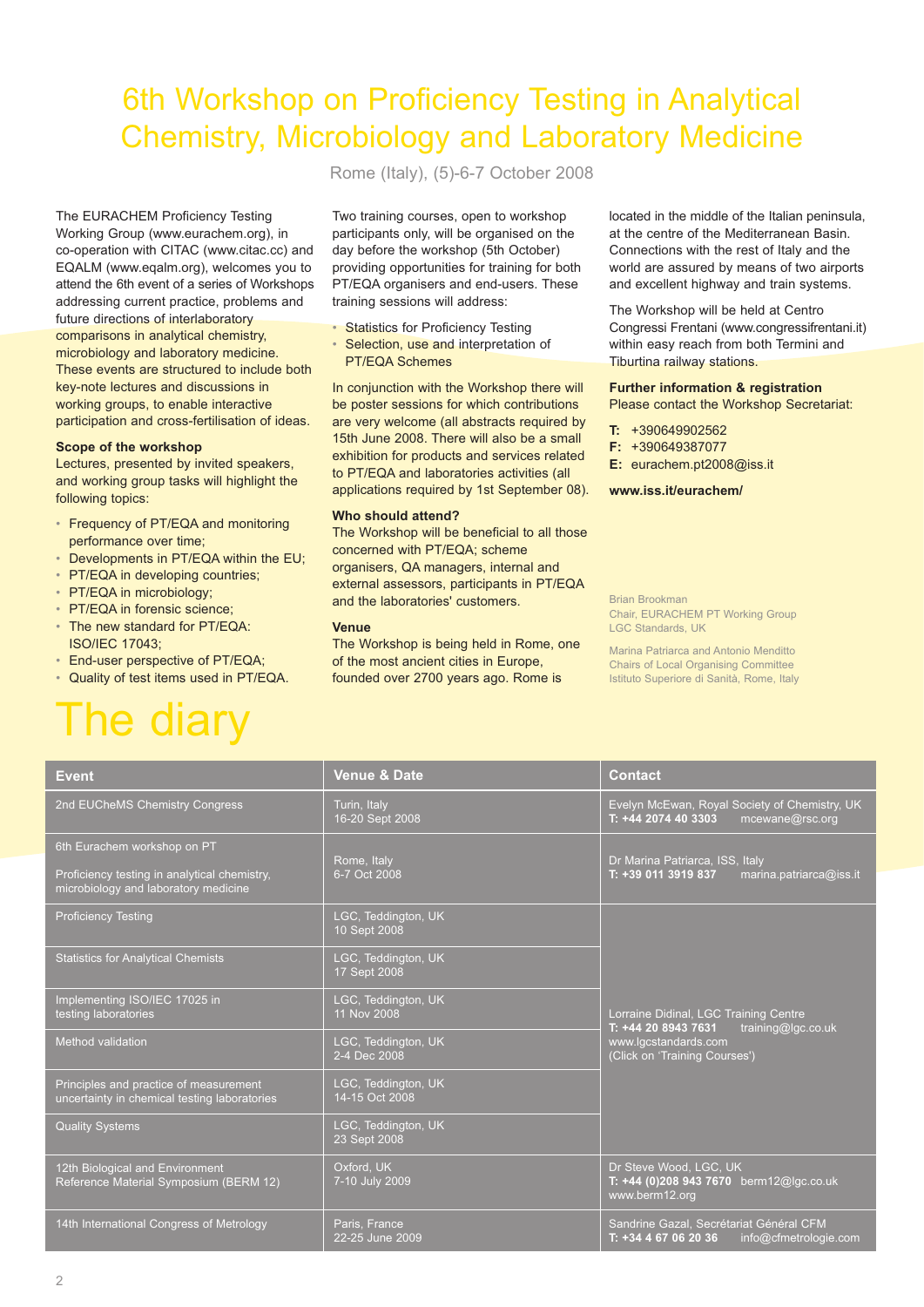## International reports

**Oxford to Host 12th Biological and Environment Reference Material Symposium (BERM 12)**

**The 12th Biological and Environmental Reference Material Symposium (BERM 12) will be held from 7 to 10 July 2009 at Keble College, Oxford, UK.**

The scientific programme will consist of six themes:

- The International Framework:
- QA/QC for the User;
- Environment and Energy;
- Health, Medicine and Forensic:
- Food; and
- Challenges and trends.

These themes will be addressed by presentations and posters. The timetable will also allow for manned poster sessions during the symposium.

The scientific programme is being developed to be of interest to all those concerned with the production and use of reference materials.

Registrations for BERM 12 can be made for the complete symposium, or for any individual day. Accommodation has been arranged in Keble College, giving the delegates the complete "college experience" in the historic and world-famous University of Oxford. A social programme is also being developed to take advantage of this excellent location.

More information on the scientific and social programmes, how to submit a presentation or poster, and registration options can be found on the BERM 12 website at www.berm12.org.



### **ILAC and WADA sign MoU**

**At the World Conference on Doping in Sport held in Madrid, Spain on the 15th November 2007 a Memorandum of Understanding (MoU) between the International Laboratory Accreditation Cooperation (ILAC) and the World Anti Doping Agency (WADA) was signed.**

At the invitation of WADA, Mr Daniel Pierre (ILAC Chair) and Alan Squirrell (ILAC Secretariat) were invited to this important conference, where we had the opportunity to speak and then sign this significant MoU.

This MoU is a reflection of the hard work and strong cooperation on matters relating to laboratory accreditation since 2003. It also commits us to continue to work closely together in the future.

Our complementary roles are essential in the fight against drugs in sport – we work together to formally recognise the technical competence of the WADA laboratories – this then leads to community confidence in the laboratorys' outputs which are measurement results that are fit for their intended use. In WADA, very important decisions are based on these and therefore the laboratory's role is essential.

My thanks to Dr Olivier Rabin, WADA Science Director, his team and WADA Laboratory Committee colleagues for all their support and also to Regina Robertson who has taken the lead on the ILAC side as convenor of the WADA/ILAC Technical Committee working group.

About half (28) of the 59 ILAC full member accreditation bodies are involved in the

Delegates at the WADA Conference 2008

accreditation of the currently accredited 34 WADA laboratories. Whilst this is a small number of laboratories in terms of the total number of laboratories accredited across all calibration and testing sectors - this is a very important fraction because it underpins the whole WADA testing regime. As we know, the results from these laboratories are closely scrutinized (read daily newspapers!).

Accreditation of laboratories by an ILAC signatory is now a pre-requisite for WADA accreditation – ILAC welcomes this initiative which reflects our true partnership.

We believe our complementary roles and activities provide a sound and robust frame work for effective laboratory assessments (based on ISO/IEC 17025 and the WADA International standard for laboratories – ISL). These provide the necessary requirements from both the technical and management systems perspectives.

One of the WADA's initiatives is to train expert assessors in the application of the ISL and this is much appreciated (4 courses to date). This facilitates a holistic approach to our on-site assessment and thereby minimising duplication for the laboratories. Also the improved communication between the accreditation bodies and WADA on assessment issues gives mutual confidence that all the laboratory requirements are being satisfied.

We look forward to working just as hard in the future to further harmonise our laboratory assessment procedures and to promote the work of WADA laboratories in this challenging area and help them get the international recognition they deserve.

Thanks again and good luck to WADA in their future endeavours.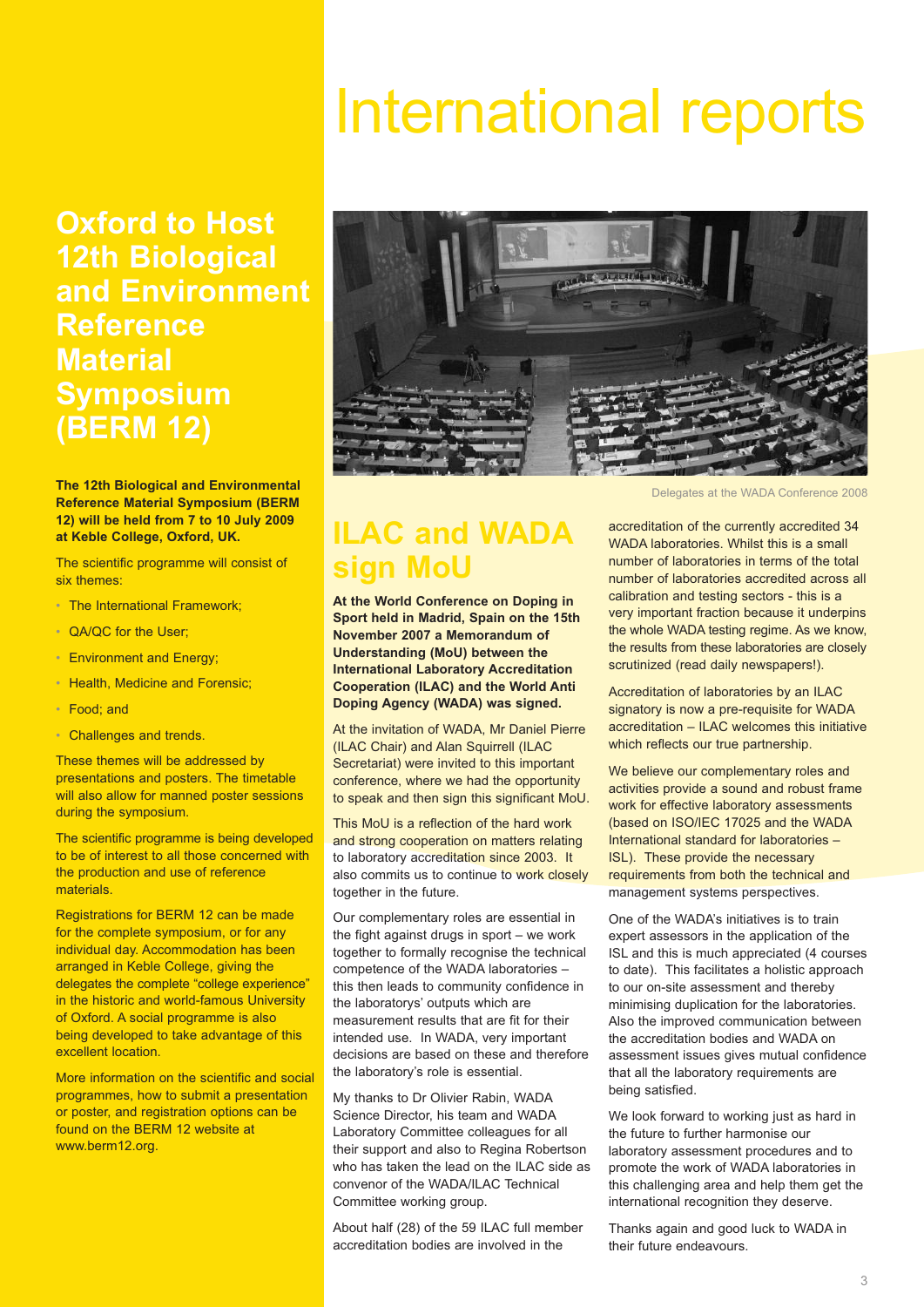### Eurachem Guide on Measurement Uncertainty arising from Sampling A new Eurachem/CITAC Guide

Prof Mike Ramsey, Chairman, Eurachem Working Group on Uncertainty from Sampling

The original Eurachem Guide on Quantifying Uncertainty in Analytical Measurements (1995, updated in 2000) has become an invaluable document for measurement scientists across Europe and the rest of the world. It focused on the sources of uncertainty arising within the laboratory, but it excluded contributions arising from the primary sampling procedures. This need has now been addressed in the new Eurachem-CITAC Guide *'Measurement uncertainty arising from sampling: a guide to methods and approaches'*, produced jointly with EULOLAB, Nordtest and the UK RSC Analytical Methods Committee.

This (UfS) Guide was launched at a one day workshop at BAM in Berlin in April 2008. A range of speakers, mainly from the Eurachem UfS Working Group, made presentations and led discussions on the need for, and the main content of, the Guide, and worked examples across a range of application sectors (food, animal feed, soil and groundwater).

The UfS Guide regards the measurement process as beginning when the primary sample is taken. Sampling is therefore not a separate endeavour, with its own independent rules, but part of the measurement process. The uncertainty of measurements and contributing aspects such as precision and bias can then be evaluated across this whole measurement process. This expanded scope also includes the physical preparation of samples, which is another previously ignored but potentially large source of uncertainty in chemical measurement.

This redefinition of the measurement process to include sampling has far-reaching consequences; estimates of uncertainty are very likely to increase substantially as sampling is often the largest source of uncertainty. This implies that regulators handling compliance decisions need to review their practice regarding expressing and enforcing decision rules. Also, the management of the whole measurement process needs to be reconsidered by those responsible for measurement quality. Usually the primary sampling and the chemical analysis of the samples are undertaken by different agents. We should be moving towards a situation where a single organisation takes overall responsibility for the measurement quality, even if particular aspects are subcontracted. This has

implications for the accreditation of the whole measurement procedure, rather than just the chemical analysis. Here there is a choice between the accreditation of organisations undertaking sampling and the certification of individual samplers.

A major aim of the UfS Guide is to clarify the meaning of fitness for purpose of measurements. A discussion of the fundamental concepts explains the redefinition of the measurement process to include both the primary sampling and the physical preparation of the sample (Fig 1). This is rooted in the general identification of the measurand as the actual concentration of the analyte in the sampling target rather than in the sample delivered to the laboratory.



Fig. 1 Schematic diagram of the typical chemical measurement process 1

Two broad approaches to the estimation of uncertainty are described. The empirical (or top down) approach uses some level of replication of the whole measurement procedure to give a direct estimate of the final result of the measurement. Alternatively, the modelling (or bottom up) approach aims to quantify all of the sources of uncertainty individually, and then uses a model to combine them. Either way, the resulting uncertainty estimate should include contributions from both random and systematic effects, and from sampling and chemical analysis. These approaches and methods all have strengths and weaknesses, and some specifically exclude uncertainty contributions from systematic effects, such as sampling bias.

A particularly important aspect of the Guide are six detailed examples, which cover the application of the most common methods of estimating uncertainty to a range of different materials and analytes (Table 1).

| <b>Target</b><br><b>Material</b> | <b>Analyte</b>   | General<br>Approach | <b>Method of</b><br><b>Estimation</b>              |
|----------------------------------|------------------|---------------------|----------------------------------------------------|
| Food -<br>lettuce                | <b>Nitrate</b>   | <b>Empirical</b>    | <b>Duplicate</b><br>sampling +<br><b>ANOVA</b>     |
| Soil -<br>contaminated           | Pb               | Empirical           | <b>Duplicate</b><br>sampling +<br><b>ANOVA</b>     |
| Groundwater                      | Fe               | <b>Empirical</b>    | <b>Duplicate</b><br>sampling +<br>Range            |
| Food -<br>Porridge               | <b>Vitamin A</b> | Empirical           | <b>Duplicate</b><br>sampling +<br><b>ANOVA</b>     |
| Feed -<br>for chickens           | Enzyme           | Modelling           | Particulate<br>sampling<br>theory $+$<br>summation |
| Soil -<br>agricultural           | $Cd$ & $P$       | Modelling           | <b>Budget</b><br>summation                         |

Table 1. List of worked examples in the UfS Guide for the estimation of measurement uncertainty arising from sampling

The final part of the Guide discusses management issues, including the responsibility for the quality of sampling, the selection of the most appropriate method for the estimation of UfS and the need for quality control of sampling and the whole measurement process. It makes a clear distinction between the estimation of uncertainty at the time of method validation and the monitoring of uncertainty during routine quality control of subsequent batches. Finally, some initial guidance is given on criteria that can be used to judge whether measurement results, and therefore sampling and analytical methods, are fit-for-purpose. Various appendices give extra information, such as alternative experimental designs to reduce the cost of uncertainty estimation, and methods for the estimation of uncertainties arising from the physical preparation of samples.

- **<sup>1</sup>** Ramsey M.H., and Ellison S. L. R.,(eds.) (2007) Eurachem/EUROLAB/ CITAC/Nordtest/ AMC Guide: Measurement uncertainty arising from sampling: a guide to methods and approaches Eurachem ISBN 978 0 948926 26 6. (http://www.eurachem.org/guides/UfS\_2007.pdf)
- **<sup>2</sup>** http://www.eurachem.org
- **<sup>3</sup>** Wood R., 2008, Uncertainty from sampling discussions with the Codex Alimentarius Commission. Presentation at UfS Workshop in Berlin (web address)
- **<sup>4</sup>** Ellison SLR, Williams A.,(eds.) (2007) Eurachem-CITAC Guide Use of uncertainty information in compliance assessment. Eurachem
- **<sup>5</sup>** Ruddle J. (2008), Uncertainty from sampling and accreditation of sampling. Presentation at UfS Workshop in Berlin (web address)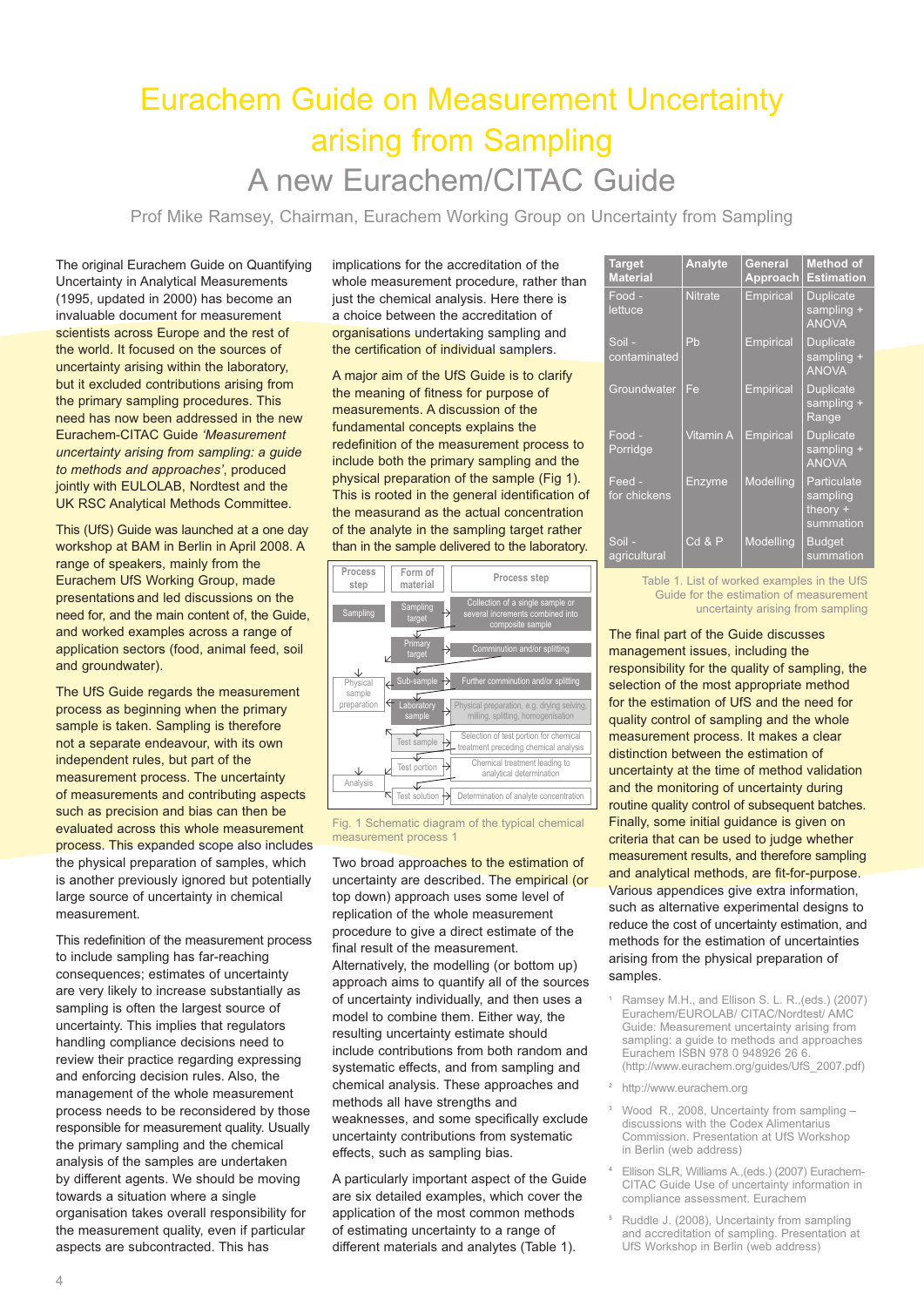## Survey of national Eurachem activities

#### **Web Survey of National Eurachem Activities**

It was agreed at the General Assembly meeting in Vilnius in May 2007 that there was a need to summarise the range of impressive activities carried out by national Eurachem organisations during 2006-2007. A survey of national Eurachem organisations was carried out during the period June to September 2007. The Executive Committee considered that the information gained from this exercise was very valuable, and it was repeated during the spring of 2008, with a few minor modifications to the questionnaire.

All 33 national Eurachem members were contacted and asked to complete an on-line questionnaire. In total, only 13 (14 in 2008) organisations responded. However, the information obtained from these respondents was very useful. The information reported here relates to the organisations responding to the surveys. Figures in brackets relate to 2008.

#### **Membership**

The number of members declared by respondents ranged from 0 to 150 (0 and 5000), and totalled approximately 770 (7170). In some countries, members are individuals whilst in others they are organisations. This distinction was addressed in the 2008 survey, with 330 corporate members being reported. However, if these numbers are extrapolated to all Eurachem national organisations, a total membership figure of approximately 2000 (20000) can be assumed.

#### **Events Held**

A total number of 35 events had been held in 2006-2007 (56). These events covered a range of activities including National Meetings and Working Groups and courses or seminars on subjects including method validation, measurement uncertainty, proficiency testing, accreditation and QA/QC. Full information on the number of delegates attending these events was not provided, but the total number attending the events listed was over 1000 (1950).

#### **Translations of Guides and Documents**

A total of 10 (16) Eurachem guides or documents, including those published jointly, were translated, or were in the process of being translated, during the year. Some countries have a greater need to translate documents, where English is not widely understood.

#### **Other Activities and Comments**

Other activities carried out by national Eurachem organisations included colloquia, ILCs and newsletters. Several countries commented on the co-operation with the national accreditation body being strong.

Some negative comments were also received regarding the Secretariat, the delay in publishing the last newsletter and the website. Hopefully, these issues have now been resolved. Comments received in 2008 were generally more positive.

#### **Update for 2008**

Information about the traceability systems in member countries was requested in the 2008 survey.

#### **How is Traceability Established?**

The use of reference materials for establishing traceability (using pure CRMs, matrix CRMs and trueness testing using matrix CRMs) was widely used, with 11 countries using each. 8 used trueness checks using matrix CRMs, and two other approaches were reported.

#### **Who provides chemical reference values?**

The most common answer was that Commercial CRM suppliers provide reference values (12), followed by the National Measurement Institute (6), International Organisations (5) and calibration labs and labs designated by the NMI (both 4).

#### **Traceability improvements needed**

Members were asked what improvements to the traceability system were needed. The responses were quite similar with most requiring more accredited CRM suppliers and more matrix CRMs.

### **Education & Training Working Group (E&T WG)**

... continued from front page

the event was to exchange ideas on best practice in teaching Metrology in Chemistry in university courses. The outcome was the development of a Euromaster degree course on metrology in chemistry with 9 universities soon to be teaching the two year course.

The substantial effort of 2008/9 will be producing some guidelines on the interpretation of the terms in ISO/IEC Guide 99 (the VIM). The E&T WG is producing materials to help with teaching and training in metrology in conjunction with LGC as part of the Chemical and Biological Metrology Programme funded by the UK Department for Innovation, Universities and Skills. Other on-going activities are producing materials to aid delivery of the 8 hour programme to meet requirements of the Eurocurriculum and materials to illustrate how the principles of ISO/IEC 17025 and ISO 15189 can be implemented in academic institutions

Details of the membership, the Term of Reference and proposed work programmes are on the Eurachem website. Contact the WG through the Secretariat if you wish to be involved in any activities. There are still countries without a representative, please join.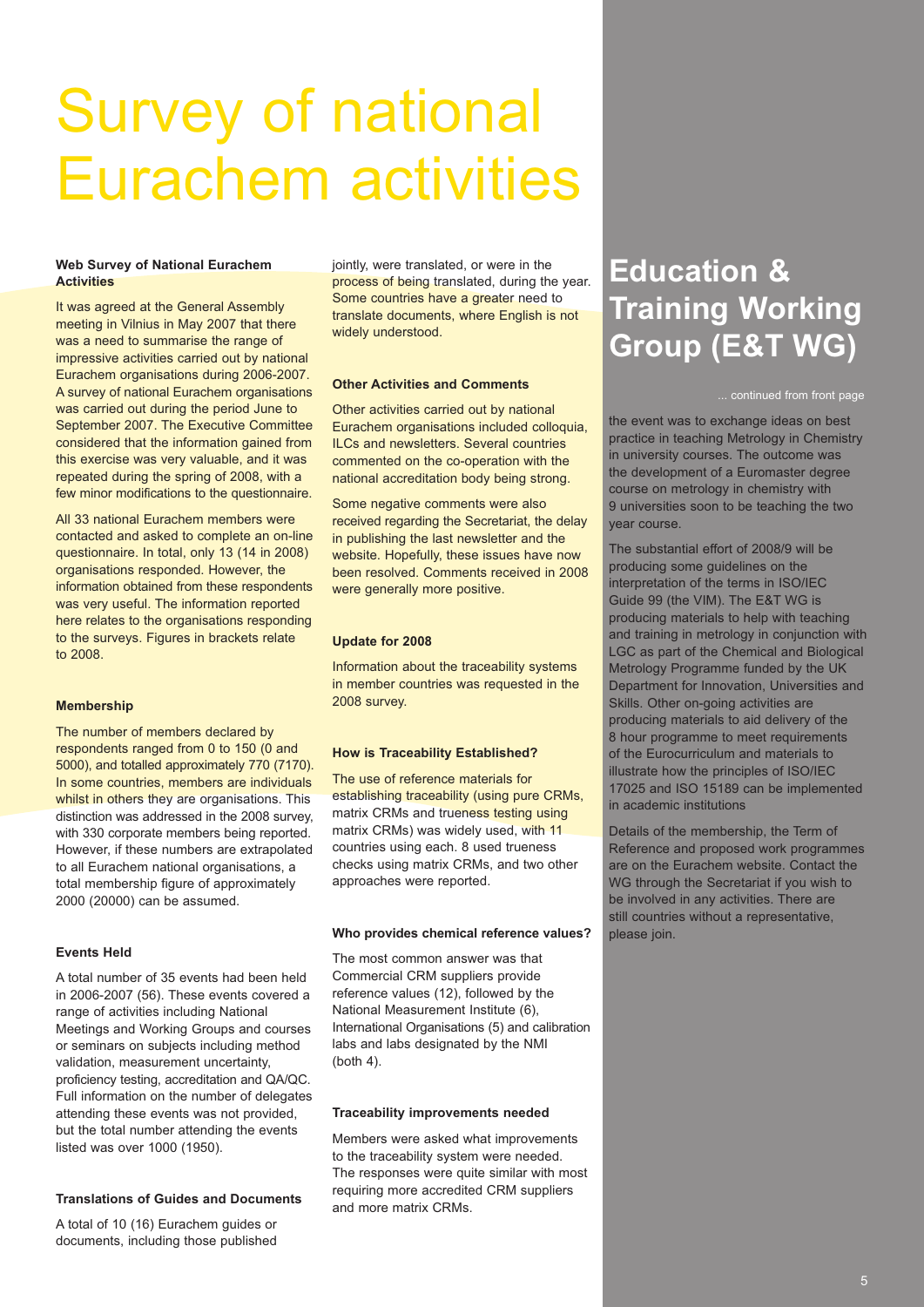## National reports

### **Cyprus**

Cyprus changes Eurachem Organisational Structure

The Cyprus Eurachem Committee is currently being restructured in order to become a division of the Pancyprian Union of Chemists (PUC). This development followed a revision of the Memorandum of Understanding of PUC, now providing for the establishment of divisions on a number of topics. It is considered that in this way the Committee will be more efficient and ensure better communication with its members as well as an open door to new comers.

The Committee has been working in close co-operation with other organizations, namely Cypruslab, the Cyprus Organisation for the Promotion of Quality-the Cyprus Accreditation Body and the University of Cyprus.

Some very important events were organised by the Committee or with its active involvement. A discussion was carried out with the Association of Medical Laboratories on issues related to the accreditation against EN ISO 15189:2007 and in particular on the perspective of its planned new revision (cf. CD ISO 15189). A three-hour seminar was organised in the Department of Chemistry, University of Cyprus on Quality Assurance-Metrology in Chemistry.

On behalf of the Cyprus Eurachem Committee Dr Kyriakos C.Tsimillis

### **Finland**

Changes to the Organisation of Eurachem Finland

Eurachem Finland and Eurolab Finland have established a common organisation called the Finntesting society, Finntestingyhdistys ry (in Finnish), which has the status of a legal entity. The society has two divisions, Eurachem Finland and Eurolab Finland, to continue co-operation on the international level.

### **Germany**

#### Germany hosts Workshop on **Uncertainty**

In Germany the merger of national sections of EUROLAB and EURACHEM was finalised in 2003. It was seen as important to join forces while at the same time reducing organisational efforts, double

meetings, travel costs etc. The name of the new organisation, which acts as national section of the European Federations EURACHEM and EUROLAB is "EUROLAB Germany, chemical analytics, measurement and testing technology".

In the course of this merger the Committee for Chemical Analytics (EDAC) was established. Its main aim is to strengthen cooperation in the field of chemical measurements to identify and promote the most efficient procedures. It acts at the same time as the national mirror committee of the European Eurachem working group.

In the past years the EDAC has concentrated on accreditation issues and on the notification of conformity assessment bodies and testing laboratories in the legally regulated area of environmental protection. Other issues of common interest were measurement uncertainty problems arising in connection with the sampling of drinking water, quality management in connection with REACH and the ILAC criteria for the accreditation of reference materials etc.

On the initiative of the EDAC a working group "Measurement Uncertainty in Microbiological Testing" was founded in 2004 and has been successfully involved in helping laboratories solve respective problems in their daily laboratory routine work.

Since 2007 the EDAC is being headed by professor R. Kaus, deputy chairman of the "Education and Training" Working Group of Eurachem. His deputy is Dr. Koch who is also active at the international scene in the **Eurachem Proficiency Testing Working** Group (PT WG).

#### In April 2008 the

CITAC/EURACHEM/EUROLAB Symposium "New developments in measurement uncertainty in chemical analysis" was organised in Berlin in cooperation with EUROLAB-Germany.



### **Poland**

#### A Busy Year for POLLAB-CHEM

Actually there are 60 member laboratories in the section of Polish chemical laboratories, led by Prof. Zbigniew Dobkowski (chair), Dr Anna Lukszo-Bieńkowska (vice-chair), and the section secretariat, based in the Industrial Chemistry Research Institute in Warsaw, Eng. Hanna Głowala – the secretary.

The section has been established since 1992 as POLLAB-CHEM, one of sections of the Club of Polish Testing Laboratories POLLAB (recently the full member of EUROLAB). In 1993 the section joined the EURACHEM community as EURACHEM-Poland, initially as an observer and associate member, and it has been the full EURACHEM member since 2000. In 2001 the EURACHEM General Assembly was organised by EURACHEM-PL in Popovo, near Warsaw. Polish delegates participated, and still are participating, in EURACHEM meetings and GAs, as well as co-operated with EURACHEM WGs, actually are co-operating with PT, E&T and Qualitative Analysis WGs.

Amongst important tasks of the section, promoting ideas concerning the quality of chemical measurements and materials characteristics, in general, should be underlined, as well as distibuting any information in which member laboratories are interested in. Therefore, several EURACHEM guides and other similar documents have been translated into Polish by the section members. The translations are listed below:

**1.** Accreditation for Chemical Laboratories, EURACHEM/WELAC Guide, 1st Ed., April 1993 [Akredytacja laboratoriów chemicznych, IChP, Warszawa, Listopad 1993].

**2.** Fitness for Purpose of Analytical Methods. A Laboratory Guide to Method Validation and Related Topics, EURACHEM, 1st Ed. 1998 [Przydatność metod analitycznych do określonych celów. Przewodnik walidacji metod w laboratorium i zagadnienia związane, POLLAB, Biul. Inf. nr 2/30, 2000], permanently in demand, revision expected.

**3.** Quality Assurance for Research and Development and Non-Routine Analysis, EURACHEM/CITAC Guide, 1st Ed., Teddington 1998 [Zapewnienie jakości analiz badawczo-rozwojowych i analiz nierutynowych, POLLAB, Biul. Inf. nr 1/36, 2002].

**4.** Quantifying Uncertainty in Analytical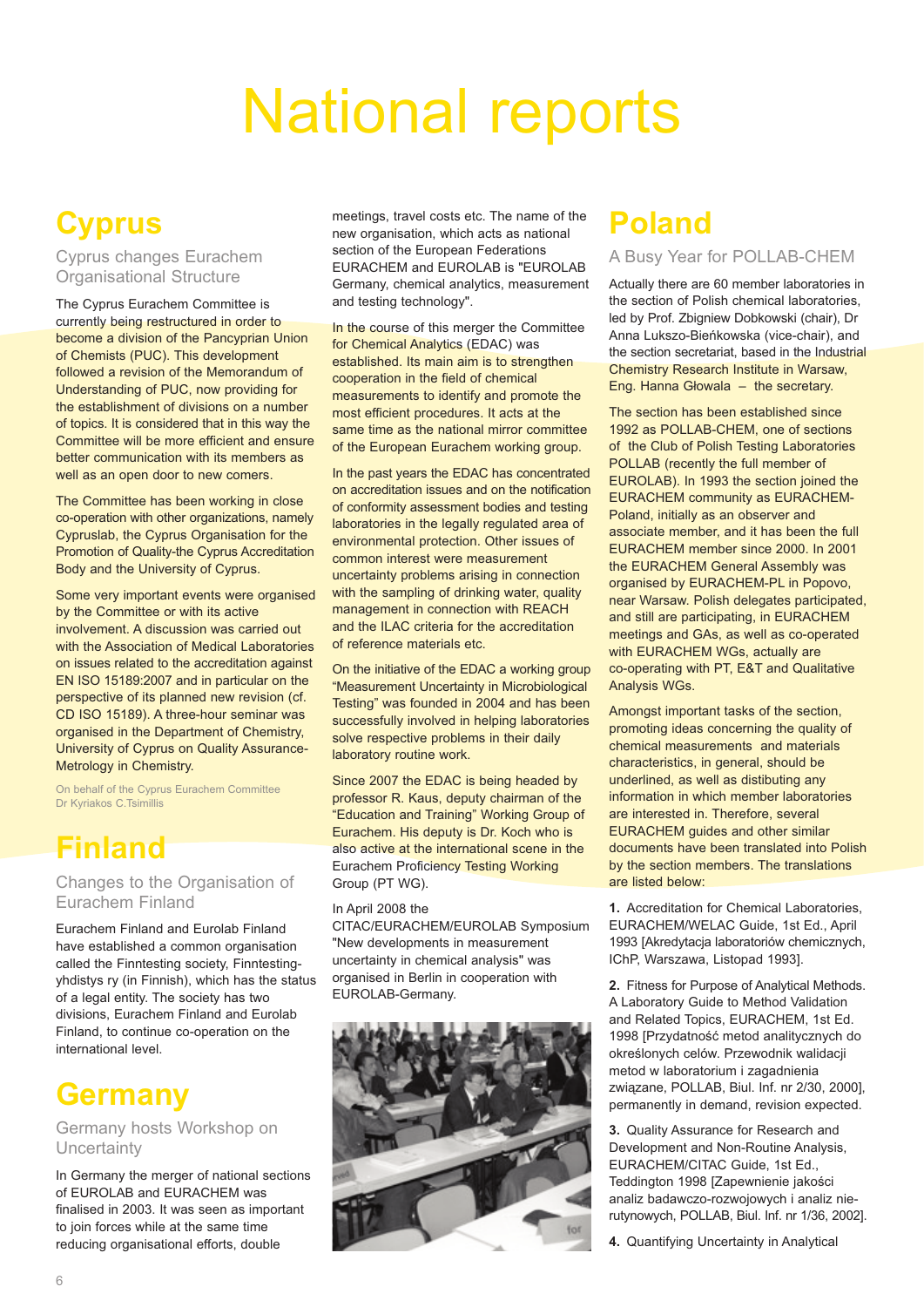Measurement, EURACHEM/CITAC Guide 2nd revised Ed., Teddington 2000 [Wyrażanie niepewności pomiaru analitycznego, POLLAB, Biul. Inf. nr 2/37, 2002], permanently in demand.

**5.** Internal Quality Control. Handbook for chemical laboratories, NORDTEST TR 569, Ed. 2006 [Podręcznik wewnętrznej kontroli jakości. Biuletyn Informacyjny nr 1/46/2006], distributed in 2007.

**6.** Measurement uncertainty revisited. Alternative approaches to uncertainty evaluation, EUROLAB Technical Report TR 1/2007 [Niepewność pomiaru raz jeszcze: Różne podejścia do szacowania niepewności. Biuletyn Informacyjny nr 1/48/2007 ].

Members of the section are involved in organisation of, and participate in, the symposia organised every year by POLLAB. The subject for 2007 XIII POLLAB Symposium was "Internal audit" that drawn attention of about 570 participants (in 3 replicas, usually there are 2 replicas).

There are also special section meetings, at least one per year, with lectures on selected subjects. In 2007 it was: "Flexible scope of accreditation" (by Z. Dobkowski and H. Glowala) and "Many years' ILC of fodders" (by W. Korol).

Recent action of the POLLAB-CHEM / EURACHEM-PL section, i.e. inducing, promoting, and leading the organisation of ILC/PT programs, according to the agreement between POLLAB and the Polish Center for Accreditation (PCA, the Polish AB) signed in 2003, is the most important one. In 2007 there were 7 such programmes launched and completed.

These covered: Ash in Vulcanised isoprene rubber; identification of commercial polymers by FTIR; Trace elements in dried common mushrooms; properties of gypsum; essential nutrients and minerals in animal fodder; 6 elements in, plus 5 specified properites of, toys and 6 specified properties of NBR rubber.

Similar activities as for 2007 are planned for 2008. The annual XIV POLLAB symposium shall be devoted to informatics, i.e. "Computer techniques used in laboratories", and the members of the section will attend this meeting.

Further translations of guides and handbooks have also been carried out, including the new EURACHEM / CITAC Guides on Uncertainty in Compliance assessment and Uncertainty in Sampling.

Moreover, the organisation of ILC/PT programmes that are of special interest for the section members, shall be continued in 2008. At least 5 such programmes are actually submitted to the 2008 section plan, including 1 completed.

EURACHEM-PL as the section of POLLAB

operates within the organisation structure of POLLAB and it is financially supported by POLLAB.

### **Sweden**

Sweden concentrates on Internal Audits

We meet regularly twice per year. The spring meeting is organised together with the Swedish accreditation body, SWEDAC in Stockholm and is focussed on accreditation issues. The autumn meeting is held at one of the member's laboratories. At this meeting 2007 we organised a workshop on different approaches to measurement uncertainty based on the Eurolab report Measurement Uncertainty revisited.

In September 2007 a Workshop on internal audits according to ISO 17025 was organised – this course has been very popular and in our view it is a good way to highlight quality issues. Several of our members have different sites and use personnel from other sites to perform the audits. Visiting other labs within the company has been regarded as very fruitful.

In November 2007 a Workshop on measurement quality – TrainMiC - was organised in co-operation with IRMM and presenting the general issues for measurement quality. (For info about TrainMiC see www.trainmic.org)

In February 2008 a Workshop on metrology research at the National Metrology Institutes in Europe, the IMERA program was organised in co-operation with SP Technical Research Institute of Sweden.

To be held 18 June 2008: A TrainMiC Workshop on measurement quality will be held at the conference Analytical days organised by the Swedish Royal Society.

Eurolab/Eurachem Sweden (www.eurolabsverige.org):

Has through the 35 company members contact with about 100 laboratories and through the Swedish Royal Chemical Society contact with about 600 analytical chemists. In short the main task is to support the development for testing laboratories in quality issues through workshops, meetings and close contact with the Swedish accreditation body.

### **United Kingdom**

Analytical Methods Committee of The Royal Society of Chemistry

Eurachem UK is hosted by the AMC committee of the RSC as an informal subcommittee. The AMC was set up in 1935 after renaming and modifying a former

committee of the Society of Public Analysts and other Analytical Chemists. The original committee had been concerned with the uniformity of analytical methods. Since those times there have been many developments in analytical science and the AMC has contributed to them. Eurachem members may be interested to know that AMC Technical Briefs, Background Papers and Recommendations are available on the AMC pages of the RSC website below:

http://www.rsc.org/Membership/Networking/ InterestGroups/Analytical/AMC/Composition .asp

As examples, some recent AMC Technical Briefs, Background Papers and Recommendations are listed below:-

Technical Briefs:-

- The standard deviation of the sum of several variables April 2008
- Why are we weighting? June 2007
- Experimental design and optimisation (2): handling uncontrolled factors, December 2006
- Experimental design and optimisation (1): an introduction to some basic concepts, June 2006
- Mixture models for describing multimodal data, March 2006
- Uncertainties in concentrations estimated from calibration experiments, March 2006

#### Background Papers:-

• What is proficiency testing? Guide for end-users of chemical data, January 2005

Recommendations:-

• Measurement uncertainty and confidence intervals near natural limits, February 2007

The AMC continues its work through its main sub-committees of which the Statistical Methods sub-committee and the Sampling Uncertainty/Sampling Quality sub-committee are possibly of most interest to Eurachem colleagues.